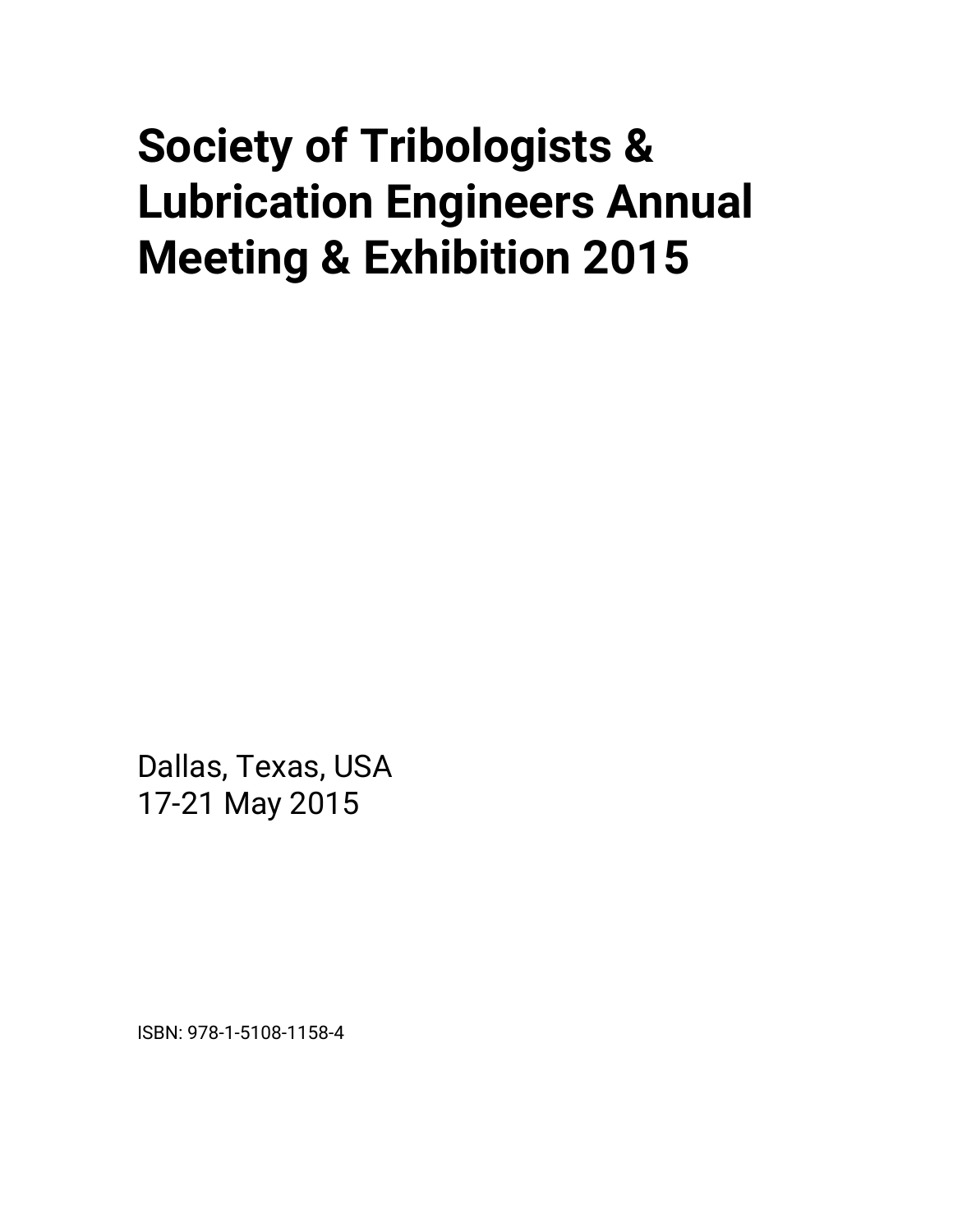**Printed from e-media with permission by:** 

Curran Associates, Inc. 57 Morehouse Lane Red Hook, NY 12571



**Some format issues inherent in the e-media version may also appear in this print version.** 

Copyright© (2015) by the Society of Tribologists and Lubrication Engineers All rights reserved.

Printed by Curran Associates, Inc. (2015)

For permission requests, please contact the Society of Tribologists and Lubrication Engineers at the address below.

Society of Tribologists and Lubrication Engineers 840 Busse Highway Park Ridge, Illinois 60068-2302

Phone: (847) 825-5536 Fax: (847) 825-1456

information@stle.org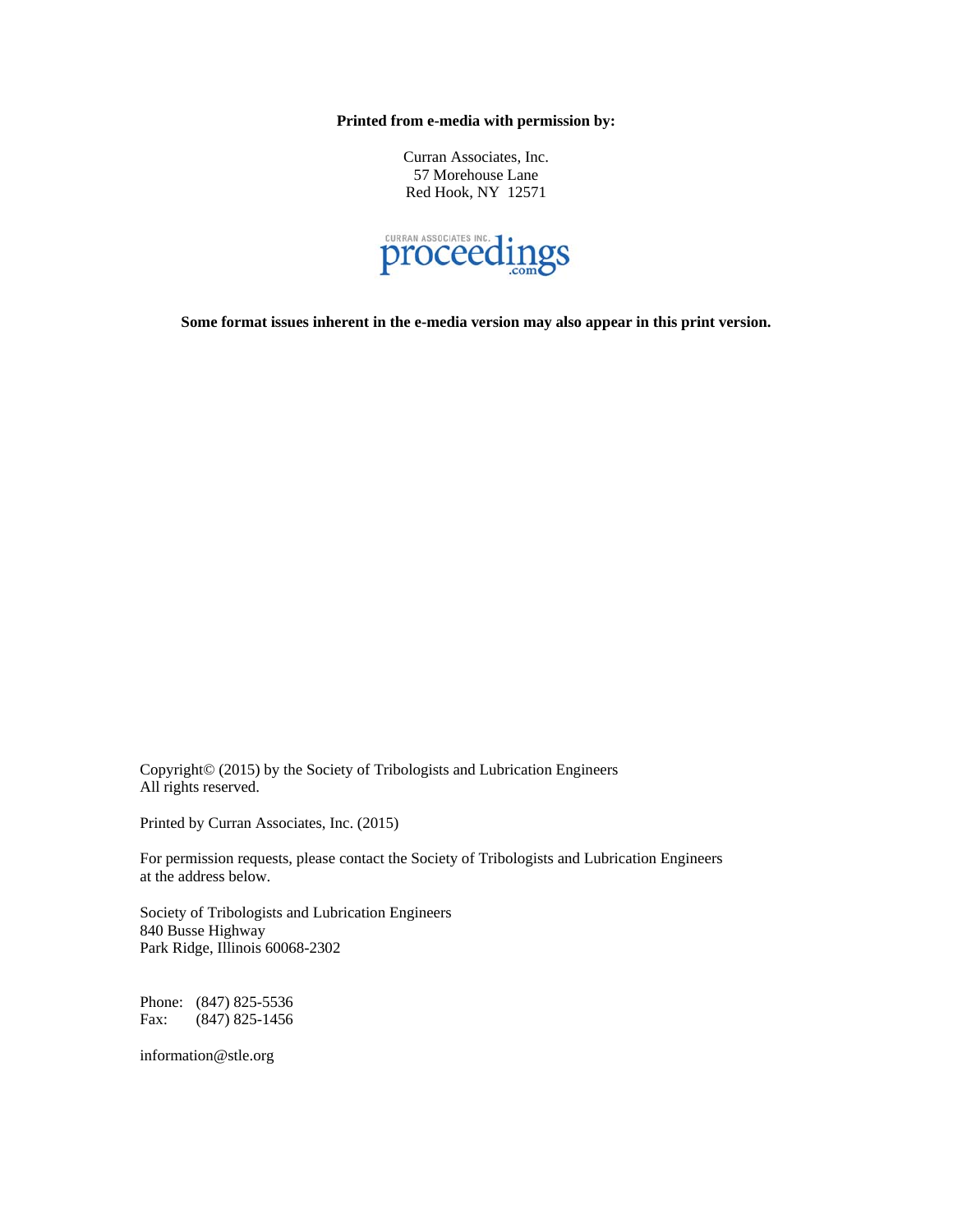# **TABLE OF CONTENTS**

#### **BIOTRIBOLOGY**

| Z. Pawlak, A. Gadomski, M. Hagner-Derengowska, W. Urbaniak P. Be-dowski  |               |
|--------------------------------------------------------------------------|---------------|
| THE INFLUENCE OF TEXTURED SURFACES ON THE TRIBOLOGICAL BEHABIOR OF HIP   |               |
| REPLACEMENTS EMPLOYING A MASS CONSERVING COMPLEMENTARITY ALGORITHM       |               |
| Daniele Dini, Mttteo Giacopini, Giuseppe Mulas, Enrico Antonio Bertocchi |               |
| A BIO-TRIBOLOGICAL METHODOLOGY TO INVESTIGATE NANOSTRUCTURED TI BASED    |               |
|                                                                          | $\mathcal{L}$ |
| rna : nn an nu , inalize li                                              |               |

*E. P. Georgiou, D. Drees, S. Dosta, P. Matteazzi, J. P. Celis, J. Kusinski* 

## **CERAMICS AND COMPOSITES**

| <b>OPTIMIZING THE PERFORMANCE OF ION-TRANSFER AND ENERGY STORE VIA</b> |    |
|------------------------------------------------------------------------|----|
|                                                                        |    |
| Sunghan Kim, Andreas A. Polycarpou, Hong Liang                         |    |
| INTERACTIONS BETWEEN WEAR MECHANISMS IN A WC-CO / TI-6AL-4V MACHINING  |    |
|                                                                        | 24 |
| Mathew Kuttolamadom, Oiong Bai                                         |    |

### **COMMERCIAL MARKETING FORUM**

| Ken Hope                                                               |  |
|------------------------------------------------------------------------|--|
| Josh Wimble, Thomas Mittendrein                                        |  |
|                                                                        |  |
| Jakob Bredsguard                                                       |  |
| INTRODUCING NACO'S SYNTHETIC BASE OILS (SBO'S): SINOSYN PAO40A, SINSYN |  |
| Phil Levy                                                              |  |
|                                                                        |  |
| Liwen Wei                                                              |  |
| NEW BASE STOCK FOR DIFFERENTIATED HIGH-PERFORMANCE SYNTHETIC           |  |
|                                                                        |  |
| Gregory E. Gerhardt                                                    |  |

## **CONDITION MONITORING**

| Henry Neicamp                                                       |  |
|---------------------------------------------------------------------|--|
| AN INTEGRATED LUBRICANT OIL CONDITIONING SENSOR USING SIGNAL        |  |
|                                                                     |  |
| Xiaoliang Zhu, Li Du, Jiang Zhe                                     |  |
| ROOT CAUSE FAILURE ANALYSIS: INDUSTRIAL FOOD PROCESSING SPIRAL OVEN |  |
|                                                                     |  |
| Jared Kantar, Jim Sandler                                           |  |
|                                                                     |  |
| Adrian Messer                                                       |  |
|                                                                     |  |
| Akira Sasaki, Kenji Matsumoto, Tomomi Honda                         |  |
|                                                                     |  |
| Kristine Mikulan                                                    |  |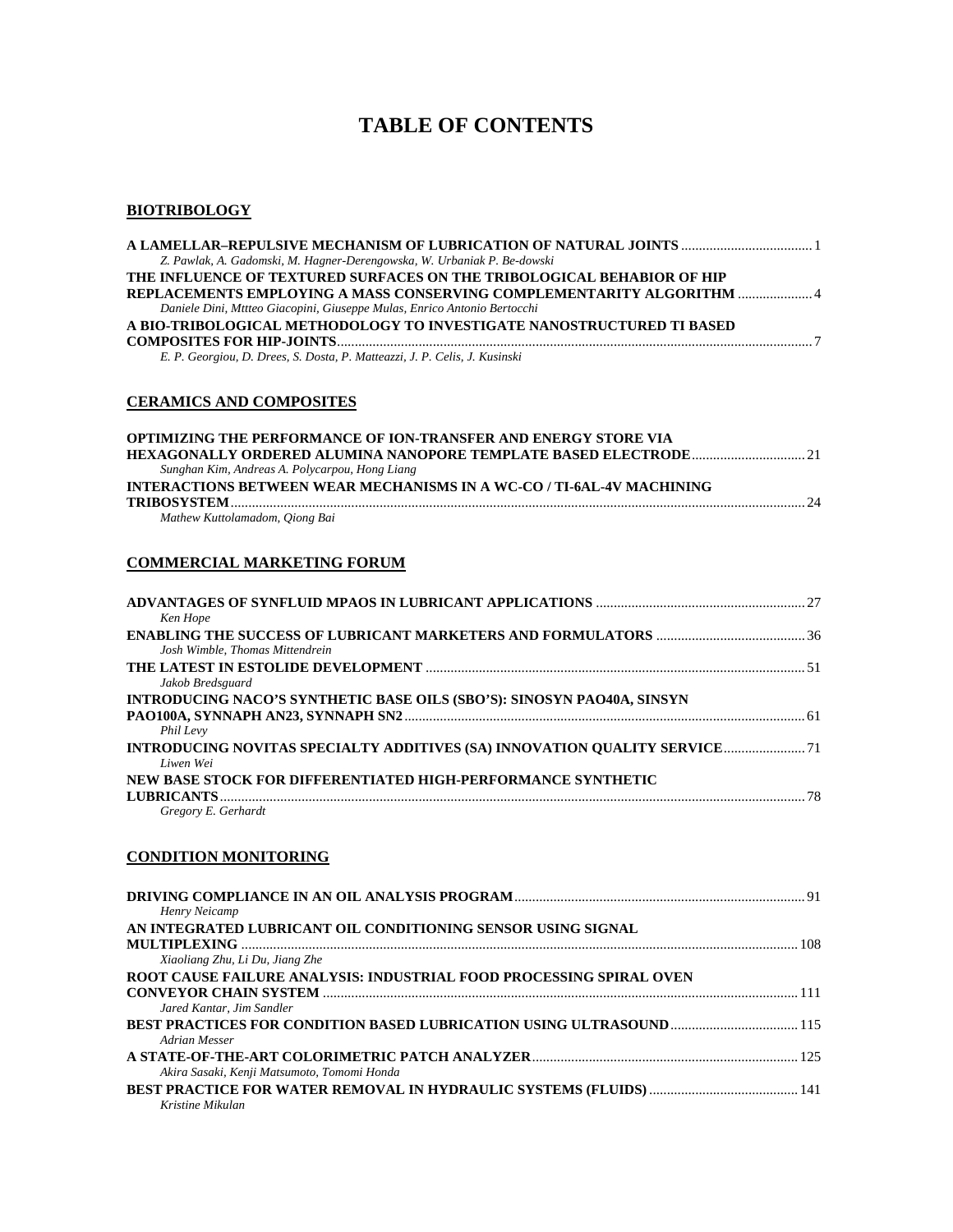| ACCURATE TOTAL WATER MEASUREMENT FOR ON-SITE ANALYSIS OF TURBINE OILS |  |
|-----------------------------------------------------------------------|--|
|                                                                       |  |
| Randi Price                                                           |  |
| LINKING FERROUS MEASUREMENTS TO PARTICLE COUNTING FOR MACHINE         |  |
|                                                                       |  |
| Tom Barraclough                                                       |  |

# **ENGINE AND DRIVETRAIN**

| <b>IMPROVING FUEL ECONOMY WITH MODTC WITHOUT INCREASING TEOST33C</b>          |  |
|-------------------------------------------------------------------------------|--|
| <b>DESPOSIT</b>                                                               |  |
| Kenji Yamamto, Yukiya Moriizumi                                               |  |
| <b>EXPERIMENTAL RESEARCH OF TORSIONAL VIBRATION OF THE DIESEL ENGINE</b>      |  |
|                                                                               |  |
| Xuan Ma, Xiqun Lu, Zhigang Liu, Yibin Guo, Wanyou Li                          |  |
|                                                                               |  |
| Shu Li, Xiqun Lu, Tao He, Dequan Zou, Chengkai Zhang, Renlian Ma              |  |
|                                                                               |  |
| Maximilian Strebel, Michael Wirth, Hermann Pflaum, Karstel Stahl              |  |
| <b>BLACKENING OF COPPER ALLOY BEARING CAUSED BY LUBRICATING OIL FOR</b>       |  |
|                                                                               |  |
| Fumihiko Yokovama                                                             |  |
|                                                                               |  |
| <b>Torsten Stoehr</b>                                                         |  |
|                                                                               |  |
| THE ROLE OF VI IMPROVERS IN FORMULATION OF FUEL EFFICIENT ENGINE OILS AS      |  |
|                                                                               |  |
| Don Smolenski, Thorsten Bartels                                               |  |
| NORTH AMERICAN GASOLINE ENGINE OIL SPECIFICATIONS: PAST, CURRENT, FUTURE  217 |  |
| Don Smolenski                                                                 |  |
| POUR POINT DEPRESSANT SELECTION FOR TODAYS ENGINE OILS AGED IN THE            |  |
|                                                                               |  |
| P. Hutchinson, A. Flanagan, J. L. Wang, A. Tsay, J. Souchik                   |  |
|                                                                               |  |

## **ENVIRONMENTALLY FRIENDLY FLUIDS**

| Matthias Hof, Nadja Herzog                                                |     |
|---------------------------------------------------------------------------|-----|
| NON-EDIBLE BALANITES ROXBURGHII PLANT OIL FOR ENVIRONMENTALLY             |     |
|                                                                           | 267 |
| Shailesh N. Shah, Priyanka Khanvilkar, Girshma Patel, Padamnabhi S. Nagar |     |
| <b>TRIBOLOGICAL PROFILE OF ENVIRONMENTALLY ACCEPTABLE LUBRICANTS FOR</b>  |     |
|                                                                           |     |
| C. Scholz, Y. Ito, S. Kato                                                |     |
| MODIFIED NATURAL OILS WITH NEW FATTY ACID TRAITS FOR INDUSTRIAL           |     |
|                                                                           |     |
| Daniel Garbark                                                            |     |

# **FLUID FILM BEARINGS**

| PERFORMANCE OF SYMMETRIC SLOT-ENTRY HYBRID JOURNAL BEARING IN          |     |
|------------------------------------------------------------------------|-----|
|                                                                        | 283 |
| Nathi Ram, Satish C. Sharma, Saurabh Yadav                             |     |
| INFLUENCE OF TILT ON THE PERFORMANCE OF CIRCULAR THRUST PAD BEARING OF |     |
|                                                                        |     |
| Satish C. Sharma, Saurabh K. Yadav                                     |     |
| INFLUENCE OF SEMI CONE ANGLE ON THE PERFORMANCE OF A CONICAL           |     |
|                                                                        | 289 |
| Vikas M. Phalle, Ajay Kumar Gangrade, S. S. Mantha                     |     |
|                                                                        |     |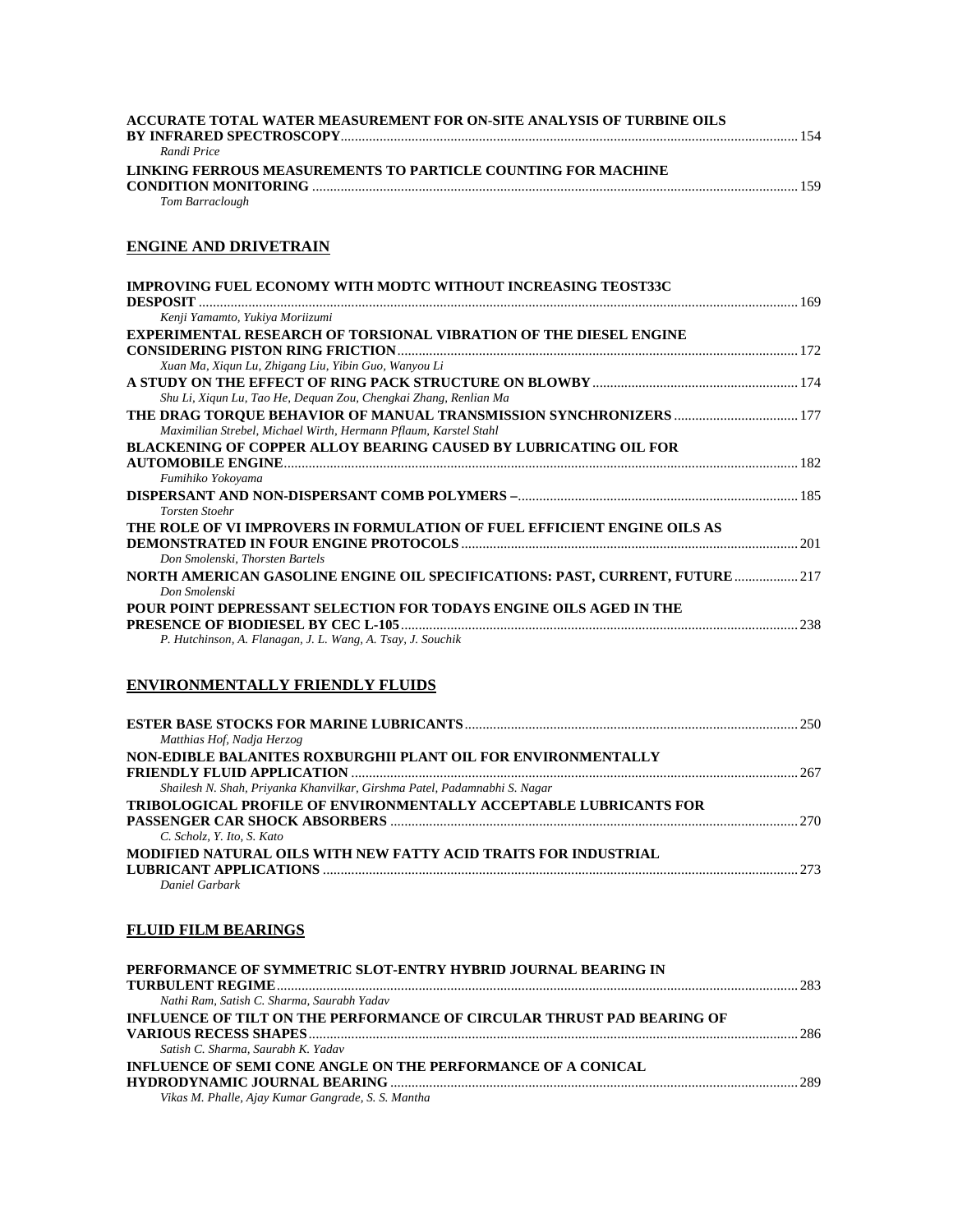| EXPERIMENTAL ASSESSMENT OF DRAG AND ROTORDYNAMIC RESPONSE FOR A<br>$\sim$ 293                                                 |  |
|-------------------------------------------------------------------------------------------------------------------------------|--|
| Luis San Andrés, Sung-Hwa Jeung, Michael Rohmer, Andrew Devitt                                                                |  |
| A GENERAL FINITE VOLUME METHOD SOLUTION FOR THE REYNOLDS LUBRICATION                                                          |  |
|                                                                                                                               |  |
| Francisco J. Profito, Daniele Dini, Demetrio C. Zachariadis                                                                   |  |
| THERMO ELASTIC DISTORTION AND ITS CONTROL IN THIN FILM HYDRODYNAMIC                                                           |  |
|                                                                                                                               |  |
| Farooq Ahmad Najar, G A Harmain                                                                                               |  |
| MEASUREMENTS OF LEAKAGE AND FORCE COEFFICIENTS IN A SHORT LENGTH                                                              |  |
|                                                                                                                               |  |
| Luis San Andrés, Qing Liu, Xueliang Lu                                                                                        |  |
| <b>TRANSIENT PRESSURE AND TEMPERATURE FIELDS MEASUREMENTS IN A LIGHTLY</b>                                                    |  |
| <b>LOADED CIRCUMFERENTIAL GROOVE JOURNAL BEARING FROM START-UP TO</b>                                                         |  |
|                                                                                                                               |  |
| Alex-Florian Cristea, Jean Bouyer, Michel Fillon, Mircea D. Pascovici                                                         |  |
| <b>COMPARISON OF PERFORMANCE ANALYSIS OF NON-RECESS HYDROSTATIC/HYBRID</b>                                                    |  |
|                                                                                                                               |  |
| Prashant G. Khakse, Vikas M. Phalle, S. S. Mantha                                                                             |  |
| RESPONSE OF AN OPEN ENDS SQUEEZE FILM DAMPER TO LARGE AMPLITUDE IMPACT                                                        |  |
|                                                                                                                               |  |
| Lius San Andres, Sung-Hwa Jeung                                                                                               |  |
| PERFORMANCE CHARACTERISTICS OF GAS-EXPANDED LUBRICANTS IN HYBRID                                                              |  |
|                                                                                                                               |  |
| Brian K. Weaver, Gen Fu, Andres F. Clarens, Alexandrina Untaroiu                                                              |  |
| PERFORMANCE OF FULL TEXTURED HYBRID THRUST BEARING BY CONSIDERING THE                                                         |  |
|                                                                                                                               |  |
| Saurabh K Yadav, Satish C Sharma                                                                                              |  |
| A COMPARATIVE STUDY BETWEEN A REYNOLDS EQUATION (WITH DISCRETE MASS                                                           |  |
| INJECTION) AND 3D NAVIER-STOKES EQUATIONS WITH APPLICATION TO ACTIVELY                                                        |  |
|                                                                                                                               |  |
| Troy A. Snyder, Minel J. Braun, Ilmar F. Santos                                                                               |  |
| A TRANSIENT MODIFIED REYNOLDS-ELROD EQUATION (MREE) WITH DISCRETE                                                             |  |
| <b>INJECTION: EFFECTS ON OIL FILM THICKNESS OF A HIGHLY-LOADED HYBRID</b>                                                     |  |
|                                                                                                                               |  |
| Nikolaj A. Dagnaes-Hansen, Troy Snyder, Minel J. Braun, Ilmar Santos                                                          |  |
|                                                                                                                               |  |
| Mihai Arghir                                                                                                                  |  |
| A VOLUME OF FLUID METHOD FOR AIR INGESTION IN SOUEEZE FILM DAMPERS (*)  355<br>Jerome Gehannin, Mihai Arghir, Olivier Bonneau |  |

# **GEARS**

| FILM THICKNESS INVESTIGATION IN HEAVILY LOADED HYPOID GEAR PAIR                                                            | 364 |
|----------------------------------------------------------------------------------------------------------------------------|-----|
| Leonidas Paouris, Stephanos Theodossiades, Miguel De La Cruz, Homer Rahnejat, Adam Kidson, Gregory Hunt,<br>William Barton |     |
| <b>GREASE</b>                                                                                                              |     |

| Solongo Wilson, Wayne Mackwood |  |
|--------------------------------|--|
|                                |  |
| Mary Moon                      |  |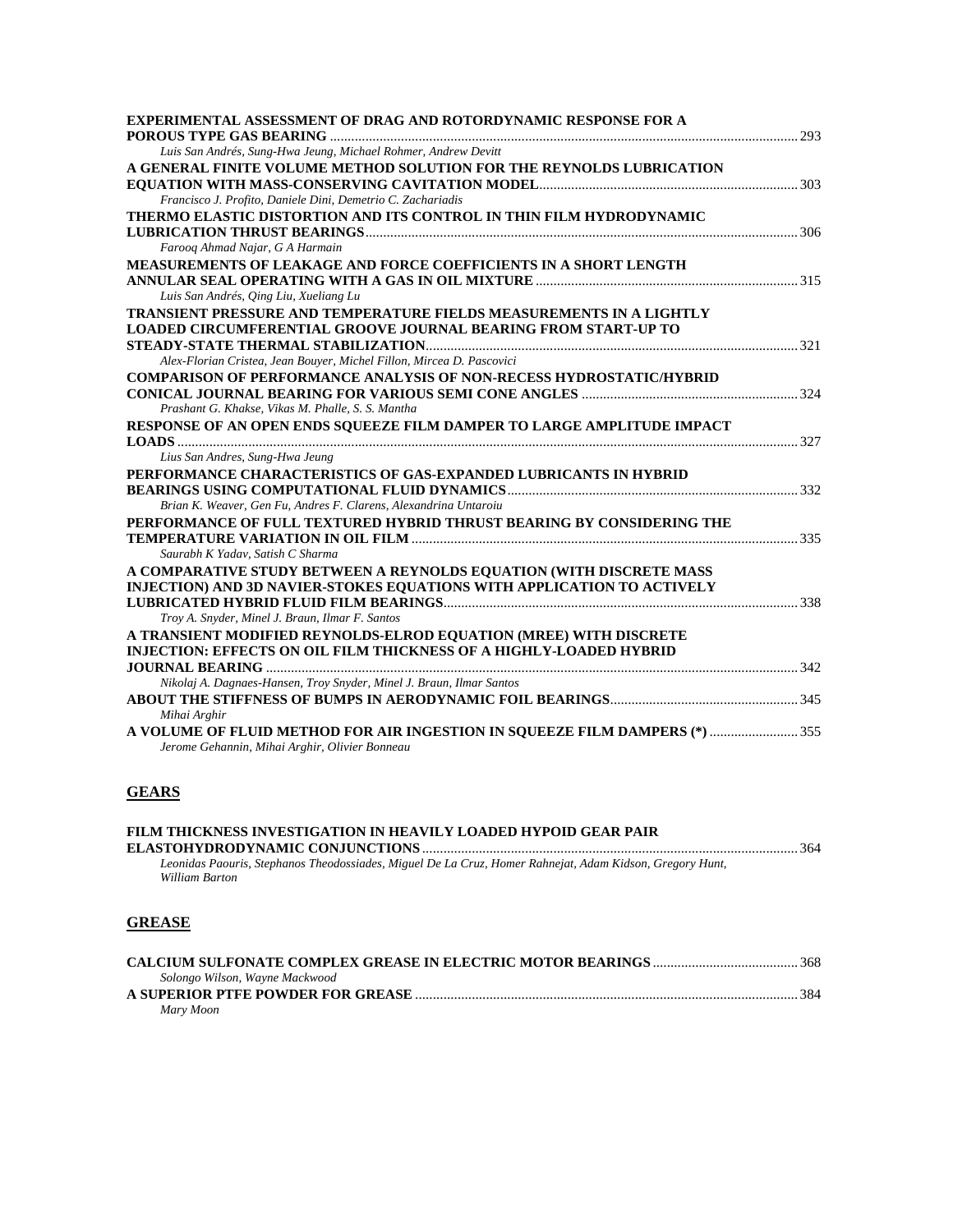# **IN SITU TRIBOLOGY**

| A TENSIONER FRICTION AND WEAR SIMULATION TESTING TRIBOMETER FOR SEABED |       |
|------------------------------------------------------------------------|-------|
|                                                                        | . 388 |
| Yongjie Zhou, Yanbao Guo, Deguo Wang                                   |       |
| SURFACE DAMAGE OF MAGNETIC RECORDING MEDIA UNDER DYNAMIC SLIDING       |       |
|                                                                        | -391  |
| Muyang He, Chang-Dong Yeo                                              |       |

# **LUBRICATION FUNDAMENTALS**

| STUDIES OF VARIATION IN THE OXIDATION INHIBITION OF BASE OILS –                             |     |
|---------------------------------------------------------------------------------------------|-----|
| <b>CONTINUATION OF AN ISOTHERMAL STUDY OF INNATE AND ADDITIVE-INHIBITED</b>                 |     |
|                                                                                             |     |
| Marta Manning, Theodore W. Selby, Jonathan C. Evans, William Vanbergen, Thomas Fischer      |     |
| SIMULATION OF TEMPERATURE-ELASTOHYDRODYNAMIC LUBRICATION (TEHL) FOR                         |     |
|                                                                                             |     |
| Xiaopeng Wang, Dong Zhu, Yuchuan Liu                                                        |     |
| EHL CONTACT TEMPERATURE - COMPARISON OF THEORETICAL AND EXPERIMENTAL                        |     |
|                                                                                             |     |
| T. Lohner, J. Mayer, K. Stahl                                                               |     |
| <b>EXPERIMENTAL AND THEORETICAL STUDY OF SAE 10 HYDRAULIC OIL LUBRICATED</b>                |     |
|                                                                                             |     |
| G. D. Thakre, S. P. Harsha, Satish C. Sharma, M. R. Tyagi                                   |     |
|                                                                                             |     |
| Wenzhong Wang, Shengguang Zhang, Ziqiang Zhao                                               |     |
| NEWLY-SYNTHESIZED THERMALLY-STABLE IONIC LIQUIDS AS FRICTION MODIFIERS                      |     |
|                                                                                             |     |
| H. Kondo, K. Hatsuda, N. Tano, M. Ito, K. Yun, T. Noguchi, M. Watanabe                      |     |
| THE FIRST NORMAL STRESS DIFFERENCE IN A SHEAR-THINNING MOTOR OIL AT                         |     |
|                                                                                             |     |
| <b>Scott Bair</b>                                                                           |     |
| TWO-WAY COUPLED REYNOLDS AND RAYLEIGH-PLESSET EQUATIONS FOR A                               |     |
|                                                                                             |     |
| Troy Snyder, Minel J. Braun, Kristopher Pierson                                             |     |
| AN INVESTIGATION ON TRIBOLOGICAL PROPERTIES OF GRAPHENE AND $\mathrm{MOS}_2$                |     |
|                                                                                             |     |
| Jun Zhao, Yongfu Wang, Wei Wang, Yongyong He, Jianbin Luo                                   |     |
| LUBRICATION WITH LIQUID CRYSTAL: MINIMIZATION OF FRICTION AT VARIOUS                        |     |
|                                                                                             | 440 |
| Nakano, Ken, Tadokoro, Chiharu                                                              |     |
| A NEW APPROACH TO MEASURE LOW TEMPERATURE VISCOSITY OF DRIVE LINE                           |     |
|                                                                                             |     |
| Kenneth Henderson, Joseph Mastropierro                                                      |     |
| SIMULATION OF PLASTO-ELASTOHYDRODYNAMIC LUBRICATION (PEHL) IN FINITE                        |     |
|                                                                                             |     |
| Tao He, Dong Zhu, Jiaxu Wang                                                                |     |
| PRESSURE-TEMPERATURE VISCOSITY MEASUREMENTS AND SIMULATIONS OF                              |     |
|                                                                                             |     |
| Babak Lotfizadehdehkordi, P. J. Shiller, K. K. Mistry, Uma Ramasamy, A. Martini, G. L. Doll |     |
| <b>COMPARISON OF THERMOELECTRIC MEASUREMENTS WITH MODELS OF SLIDING</b>                     |     |
|                                                                                             |     |
| Robert A. Erck, Oyelayo O. Ajayi, George R. Fenske                                          |     |
| SIMULATION OF PLASTO-ELASTOHYDRODYNAMIC LUBRICATION ( PEHL) WITH                            |     |
|                                                                                             |     |
| Tao He, Dong Zhu, Jiaxu Wang                                                                |     |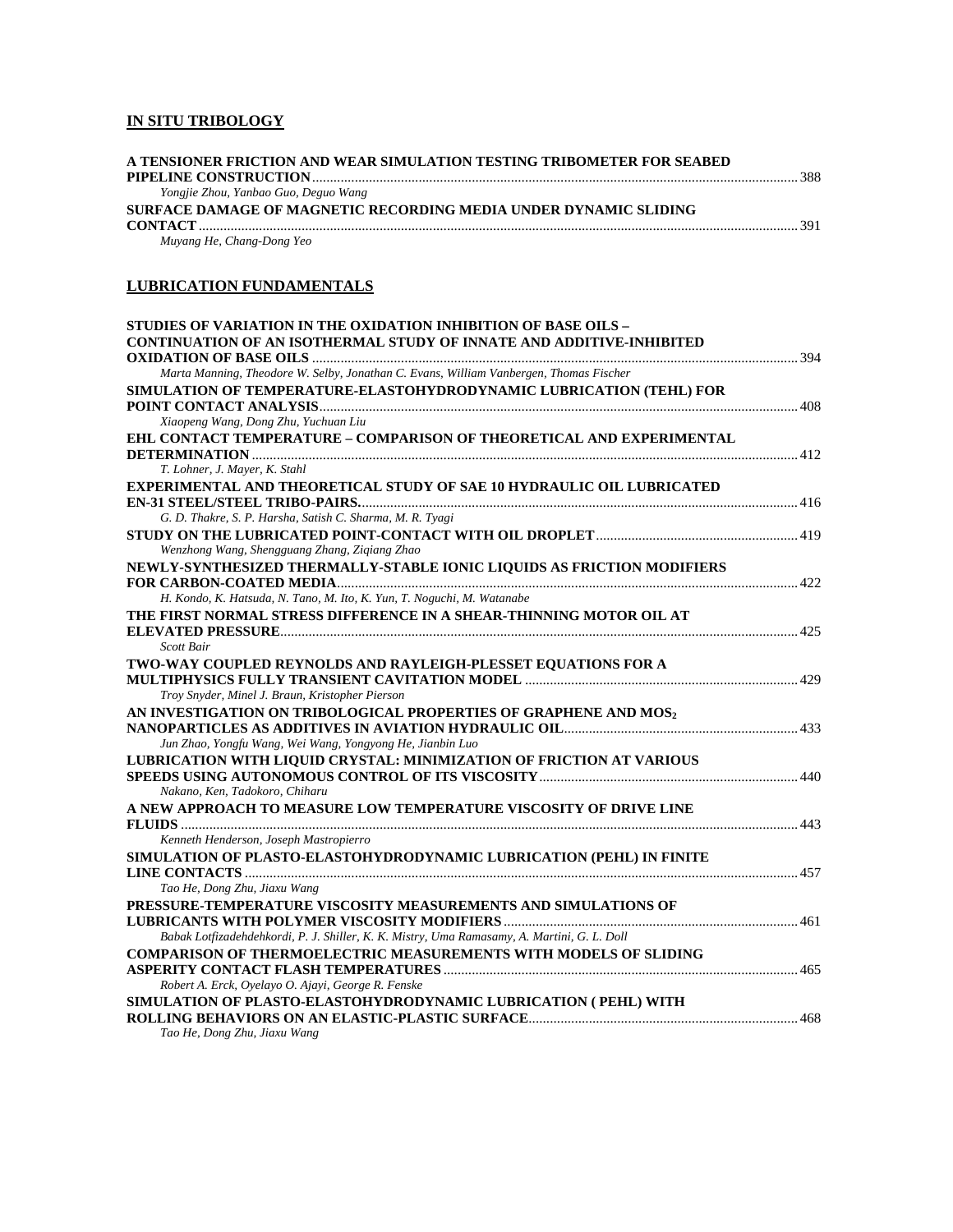## **LUBRICATION OF ENGINEERED SURFACES**

| MEASUREMENT OF LUBRICANT VISCOSITY AND DETECTION OF BOUNDARY SLIP AT |  |
|----------------------------------------------------------------------|--|
|                                                                      |  |
| Xiang Yu, Yonggang Meng, Yu Tian, Jun Zhang, Weibin Liang            |  |

#### **MATERIALS TRIBOLOGY**

| <b>TRIBOLOGICAL PROPERTY OF A NEW WEAR-RESISTANT BELT MATERIAL UNDER THE</b> |       |
|------------------------------------------------------------------------------|-------|
|                                                                              |       |
| Kai Zhang, Zhenquan Wang, Deguo Wang                                         |       |
| <b>EXISTING CHALLENGES IN INVESTIGATING THE WEAR BEHAVIOUR OF</b>            |       |
|                                                                              | . 480 |
| E. P. Georgiou, D. Drees, J.-P. Celis                                        |       |

#### **METALWORKING FLUIDS**

| Claude-Emmanuel Hédoire                                                               |  |
|---------------------------------------------------------------------------------------|--|
|                                                                                       |  |
| Paul Subinoy, Simmi Datta, N. Sivasurian, Deepak Saxena, E. Sayana, R Suresh          |  |
| <b>METALWORKING FLUIDS FOAM CONTROL BASED ON NOVEL SURFACTANTS</b>                    |  |
|                                                                                       |  |
| Eduardo Lima                                                                          |  |
| <b>GRINDING OF MOULD STEEL WITH GRAPHENE PLATELETS DISPERSED IN A</b>                 |  |
|                                                                                       |  |
| R. B. Da Silva, E. O. Ezugwu, C. Guimaraes, A. Marques, L. A. Fernandes, R. V. Gelamo |  |
| N-ALKYLALKANOLAMINES AND N-ALKYLALKANOLAMINE DERIVATIVES FOR                          |  |
|                                                                                       |  |
| Michael D. Gernon, Guy Verdino                                                        |  |
| INFLUENCE OF INHIBITOR'S CHEMISTRY AND STRUCTURE ON ALUMINUM                          |  |
|                                                                                       |  |
| Hoon Kim, Peter Konopi                                                                |  |
|                                                                                       |  |

#### **MOLECULAR CHEMISTRY AND LUBRICANT RHEOLOGY**

| ULTRA-ACCELERATED QUANTUM CHEMICAL MOLECULAR DYNAMICS FOR                                                                    | 554 |
|------------------------------------------------------------------------------------------------------------------------------|-----|
| Akira Miyamoto, Patrick Bonnaud, Ryuji Miura, Ai Suzuki, Naoto Miyamoto, Nozomu Hatakeyma, Sumio Kozawa,<br>Mark C. Williams |     |
| <b>INVESTIGATIONS OF POLYMER MOLECULAR DESIGN FOR HIGH PERFORMANCE</b>                                                       |     |
|                                                                                                                              | 556 |
| Lelia Cosimbescu, Joshua W. Robinson, J. Timothy Bays, Priyanka Bhattacharya, Yan Zhou, Jun Qu                               |     |

#### **MULTIFUNCTIONAL SURFACES FOR TRIBOLOGY: AN EMERGING TECHNOLOGY SESSION**

## **EXPERIMENTAL RESEARCH OF ADHESIVE AND FRICTIONAL PROPERTIES OF INCLINED MUSHROOM-SHAPED FIBRILLAR GECKO-INSPIRED FUNCTIONAL SURFACES** .................. 559

*Dashuai Tao, Jinyou Shao, Yue Wang, Yonggang Meng, Xiangjun Zhang, Yu Tian* 

#### **NANOTRIBOLOGY**

**CONTROL OF NANOSCALE FRICTION ON STAINLESS STEEL IN SODIUM DODECYL SULFATE AQUEOUS SOLUTION BY A POTENTIAL-DEPENDENT ADSORPTION BOUNDARY LAYER** ....................................................................................................................................................... 564

*Jun Zhang, Yonggang Meng*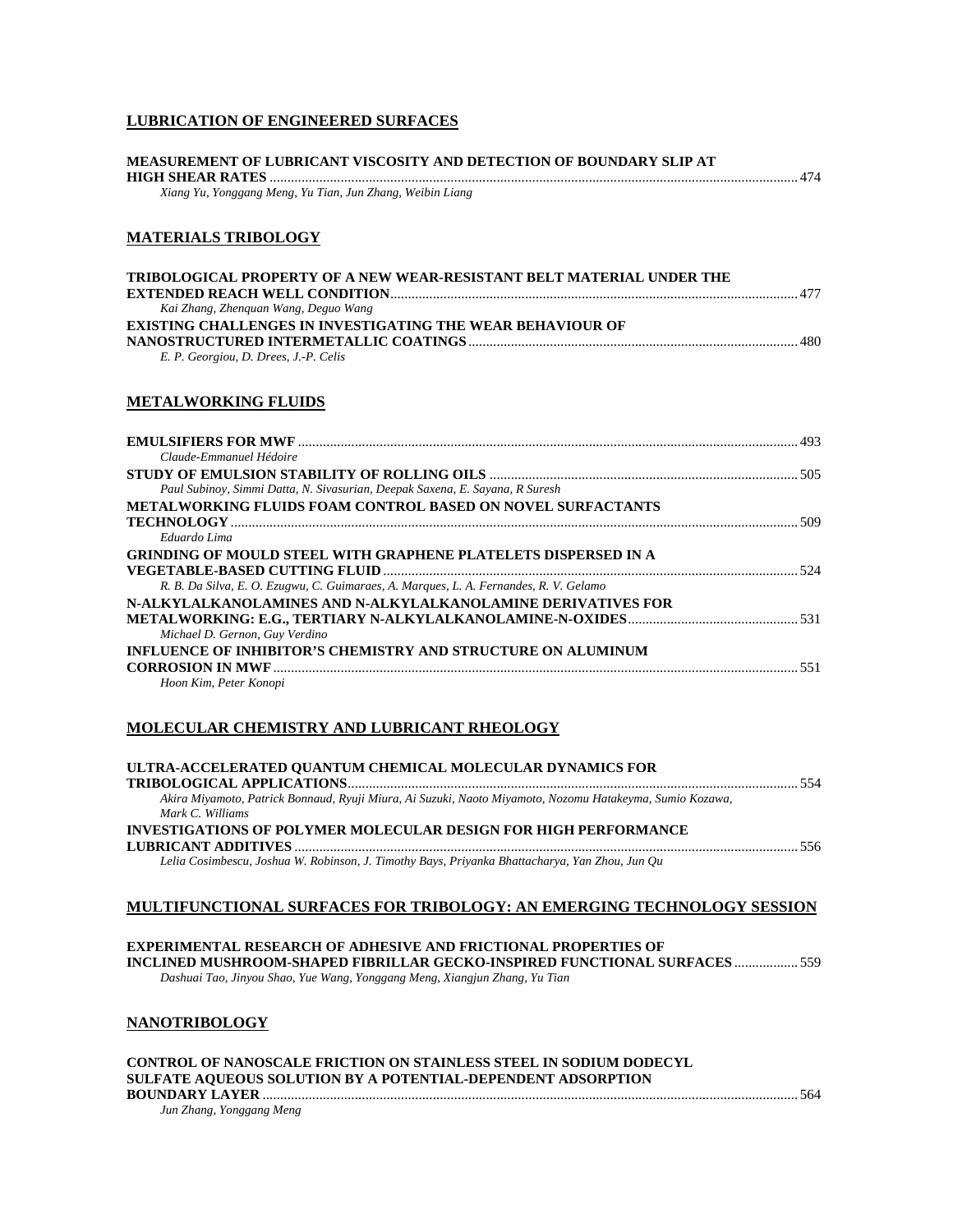| Amir Rostami, Jeffrey L. Streator                                                 |  |
|-----------------------------------------------------------------------------------|--|
|                                                                                   |  |
| Tony Ying, Uvon Tolbert, David Zipkin, Etienne Kunderewicz                        |  |
| NANOTRIBOLOGY APPLICATION IN THE COINING INDUSTRY (II)-OPTIMIZATION OF            |  |
|                                                                                   |  |
| Tony Ying                                                                         |  |
| NANOTRIBOLOGY APPLICATION IN THE COINING INDUSTRY (III) THERMODYNAMIC             |  |
| <b>MODEL</b>                                                                      |  |
| Tony Ying                                                                         |  |
| EFFECT OF NANOPARTICLES ON THE RUNNING-IN BEHAVIOR IN LUBRICATED POINT            |  |
| <b>CONTACT</b>                                                                    |  |
| A. Akbarzadeh, M. Mehdizadeh, S. Akbarzadeh, K. Shams                             |  |
| <b>CHANGE OF MATERIAL PROPERTIES AND CONTACT PERFORMANCE OF DLC FILM</b>          |  |
|                                                                                   |  |
| Jingan Song, Chang-Dong Yeo                                                       |  |
| <b>TRIBOLOGICAL PROPERTIES OF INTRODUCING CARBON NANOPARTICLES PRODUCED</b>       |  |
|                                                                                   |  |
| Hesham M. M. El-Sherif, Mokhtar O. A. Mokhtar, Ali A-F. Mostafa, Badr S. N. Azzam |  |

# **NONFERROUS METALS**

| SOY-BASED LUBRICANTS: TAKING THE SOYBEAN ROUTE TO MORE EFFECTIVE |       |
|------------------------------------------------------------------|-------|
|                                                                  | . 643 |
| Robert Brentin                                                   |       |
|                                                                  |       |
| Kook-Wha Koh                                                     |       |

# **POWER GENERATION**

| <b>BENEFIT OF USING COLORIMETRIC PATCH ANALYZER FOR INVESTIGATING TURBINE</b> |  |
|-------------------------------------------------------------------------------|--|
|                                                                               |  |
| Akira Sasaki, Norbert Becker                                                  |  |
| NEW ESTIMATION METHOD FOR OXIDATIVE DETERIORATION OF TURBINE OILS BY          |  |
|                                                                               |  |
| Tomohiko Kon, Tomomi Honda, Eiki Kitahara, Akihiko Yano, Akira Sasaki         |  |
| DEVELOPMENT OF DEPLETION DIAGNOSIS METHOD FOR THE ANTIOXIDANTS BY THE         |  |
|                                                                               |  |
| Hamano Daisuke, Honda Tomomi, Sasaki Akira                                    |  |
| A COMPLETE ELECTRODYNAMIC MODEL FOR FILTER INDUCED ELECTROSTATIC              |  |
|                                                                               |  |
| William M. Needelman                                                          |  |

## **ROLLING ELEMENT BEARINGS**

| Naoki Yoshida                                                                |  |
|------------------------------------------------------------------------------|--|
| NUMERICAL INVESTIGATION OF THE CAGE AND RINGS INFLUENCE ON THE BALL          |  |
|                                                                              |  |
| Yann Marchesse, Christophe Changenet, Fabrice Ville, Philippe Velex          |  |
| <b>ELASTIC CAGE INSTABILITY IN ROLLING ELEMENT BEARINGS – SIMULATION AND</b> |  |
|                                                                              |  |
| Hannes Grillenberger, Bodo Hahn, Oliver Koch                                 |  |
| STIFFNESS AND DAMPING OF ROLLING ELEMENT BEARINGS UNDER TURBINE ENGINE       |  |
|                                                                              |  |
| Brian D. Nicholson, Jeremy T. Nickell                                        |  |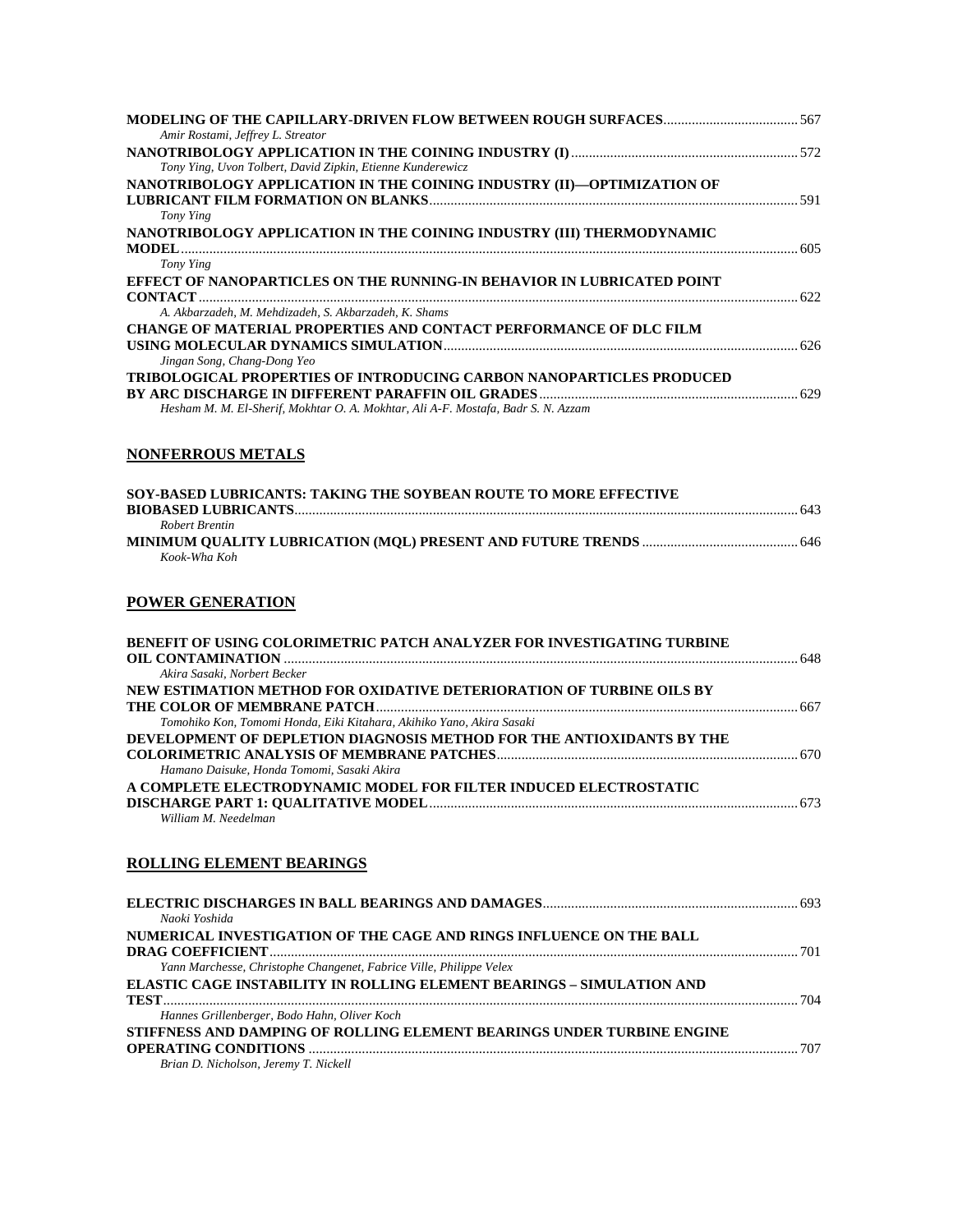|  |  |  |  | ADORE VALIDATION OF BEARING HEAT GENERATION FOR A 133-MM BORE ANGULAR |  |  |  |  |  |     |
|--|--|--|--|-----------------------------------------------------------------------|--|--|--|--|--|-----|
|  |  |  |  |                                                                       |  |  |  |  |  | 722 |

*Brian Nicholson, Garry Givan, Capt. Justin Mason, Kevin Thompson, Hitesh Trivedi, Pradeep Gupta* 

# **SEALS**

| <b>FACE CONTACT ANALYSIS OF SPIRAL GROOVE GAS FACE SEALS USING FRACTAL</b> |  |
|----------------------------------------------------------------------------|--|
|                                                                            |  |
| Hu Songtao, Huang Weifeng, Liu Xiangfeng, Wang Yuming                      |  |
| STUDY ON TOPOLOGICAL OPTIMIZATION IN DRY GAS SEAL FOR IMPROVING SEALING    |  |
|                                                                            |  |
| Masayuki Ochiai, Yuta Sunami, Hirimu Hashimoto                             |  |
|                                                                            |  |
| Huang Le, Tan Feng, Xiang Yu, Fan Qing                                     |  |
|                                                                            |  |
| Yu Qiuping, Sun Jianjun, Yu Bo, Ma Chenbo                                  |  |
| MODELING THE IMPACT OF LATERAL PUMP VIBRATIONS ON THE DYNAMICS OF          |  |
|                                                                            |  |
| Dara Childs, Hung Nguyen                                                   |  |
|                                                                            |  |
| Huang Le, Huang Xing, Jia Xiaohong                                         |  |
|                                                                            |  |

## **SURFACE ENGINEERING**

| EXPERIMENTAL AND THEORETICAL ANALYSIS OF THE ELASTO-PLASTIC OBLIQUE                            |  |
|------------------------------------------------------------------------------------------------|--|
|                                                                                                |  |
| Ozdes Cermik, Hamid Ghaednia, Dan Marghitu                                                     |  |
| A 3-DMODEL FOR PISTON RING-CYLINDER LINER TRIBO-SYSTEM CONSIDERING THE                         |  |
|                                                                                                |  |
| Tongyang Lia, Xiqun Lu, Dequan Zou, Wanyou Lia, Renlian Maa                                    |  |
| THE EFFECTIVENESS OF SURFACE MODIFICATION ON THE TRIBOLOGICAL                                  |  |
|                                                                                                |  |
| A. Amanov, Y. S. Pyun                                                                          |  |
| <b>TRIBO-CORROSION PROTECTION OF VALVES AND ROTORS USING CERMET LAYERS</b>                     |  |
|                                                                                                |  |
| Roberto Gonzalez, Julio Sanchez, Maria Jose Quintana, Miguel Angel Barbes, Luis Felipe Verdeja |  |

## **SYNTHETIC AND HYDRAULIC LUBRICANTS**

| <b>LOW TEMPERATURE PROPERTIES OF HYDRAULIC FLUIDS – DESIGN TOOLS</b> |     |
|----------------------------------------------------------------------|-----|
|                                                                      | 787 |
| <b>Thomas Norrby</b>                                                 |     |
|                                                                      |     |
| Frank-Olaf Mähling, Michaël Alibert, Thomas Schimmel                 |     |
|                                                                      |     |
| Siegfried Lucazeau                                                   |     |
|                                                                      |     |
| Arturo Cardenas                                                      |     |
|                                                                      |     |
| P. Maccone, G. Boccaletti, S. Rovinetti, S. Petricci                 |     |
|                                                                      |     |
| G. D. Thakre, S. P. Harsha, Satish C. Sharma, M. R. Tyagi            |     |
|                                                                      |     |
| Kristine Mikulan                                                     |     |